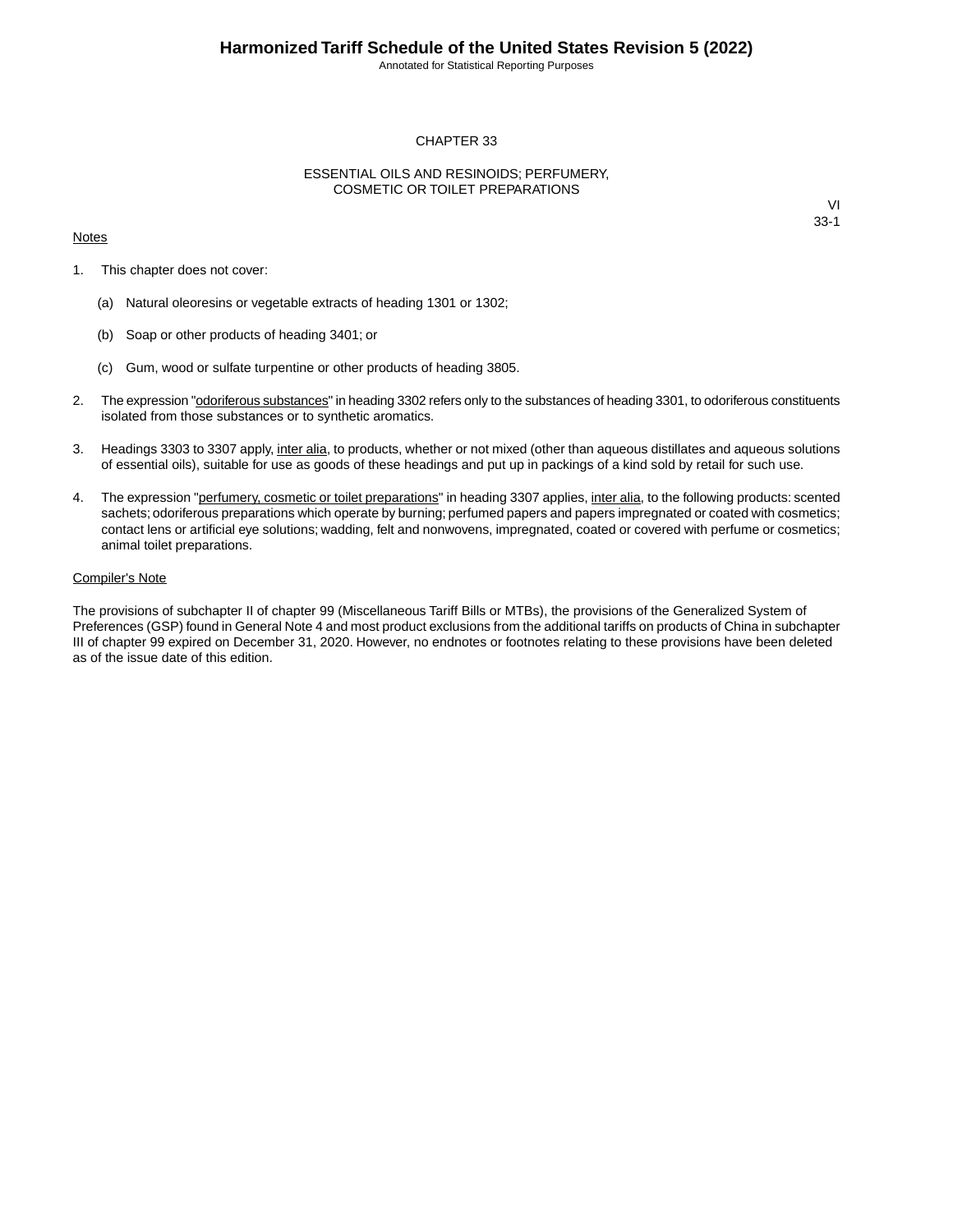Annotated for Statistical Reporting Purposes

| Stat.          |                                                                                                                                                                                                                         | Unit                            |                                                                                                                                                                                                           |                                                                                   |                              |
|----------------|-------------------------------------------------------------------------------------------------------------------------------------------------------------------------------------------------------------------------|---------------------------------|-----------------------------------------------------------------------------------------------------------------------------------------------------------------------------------------------------------|-----------------------------------------------------------------------------------|------------------------------|
| Suf-           | <b>Article Description</b>                                                                                                                                                                                              | of                              |                                                                                                                                                                                                           |                                                                                   | $\overline{2}$               |
|                | Essential oils (terpeneless or not), including concretes and<br>absolutes; resinoids; extracted oleoresins; concentrates of<br>by enfleurage or maceration; terpenic by products of the<br>solutions of essential oils: |                                 |                                                                                                                                                                                                           |                                                                                   |                              |
|                |                                                                                                                                                                                                                         |                                 |                                                                                                                                                                                                           | Free (A*, AU, BH,<br>CL, CO, D, E, IL,<br>JO, KR, MA, OM,                         | 25%                          |
|                |                                                                                                                                                                                                                         |                                 |                                                                                                                                                                                                           | Free (A*, AU, BH,<br>CL, CO, D, E, IL,<br>JO, KR, MA, OM,<br>P, PA, PE, S, SG)    | 25%                          |
|                | Other:                                                                                                                                                                                                                  |                                 |                                                                                                                                                                                                           | Free (A*, AU, BH,<br>CL, CO, D, E, IL,<br>JO, KR, MA, OM,<br>P, PA, PE, S, SG)    | 25%                          |
| 10<br>20<br>50 |                                                                                                                                                                                                                         |                                 |                                                                                                                                                                                                           |                                                                                   | 25%                          |
| 00             | Essential oils other than those of citrus fruit:                                                                                                                                                                        |                                 |                                                                                                                                                                                                           | Free (A, AU, BH, CL, 25%<br>CO, D, E, IL, JO,<br>KR, MA, OM, P,<br>PA, PE, S, SG) |                              |
| 10             |                                                                                                                                                                                                                         |                                 | Free <sup>4/</sup>                                                                                                                                                                                        |                                                                                   | 25%                          |
| 20<br>50       |                                                                                                                                                                                                                         |                                 |                                                                                                                                                                                                           |                                                                                   |                              |
| 3301.25.00     | fix<br>3301.12.00 00<br>3301.13.00 00<br>3301.19.10 00<br>3301.24.00                                                                                                                                                    | Essential oils of citrus fruit: | Quantity<br>essential oils in fats, in fixed oils, in waxes or the like, obtained<br>deterpenation of essential oils; aqueous distillates and aqueous<br>Of cornmint, including "peppermint" derived from | General                                                                           | Special<br>P, PA, PE, S, SG) |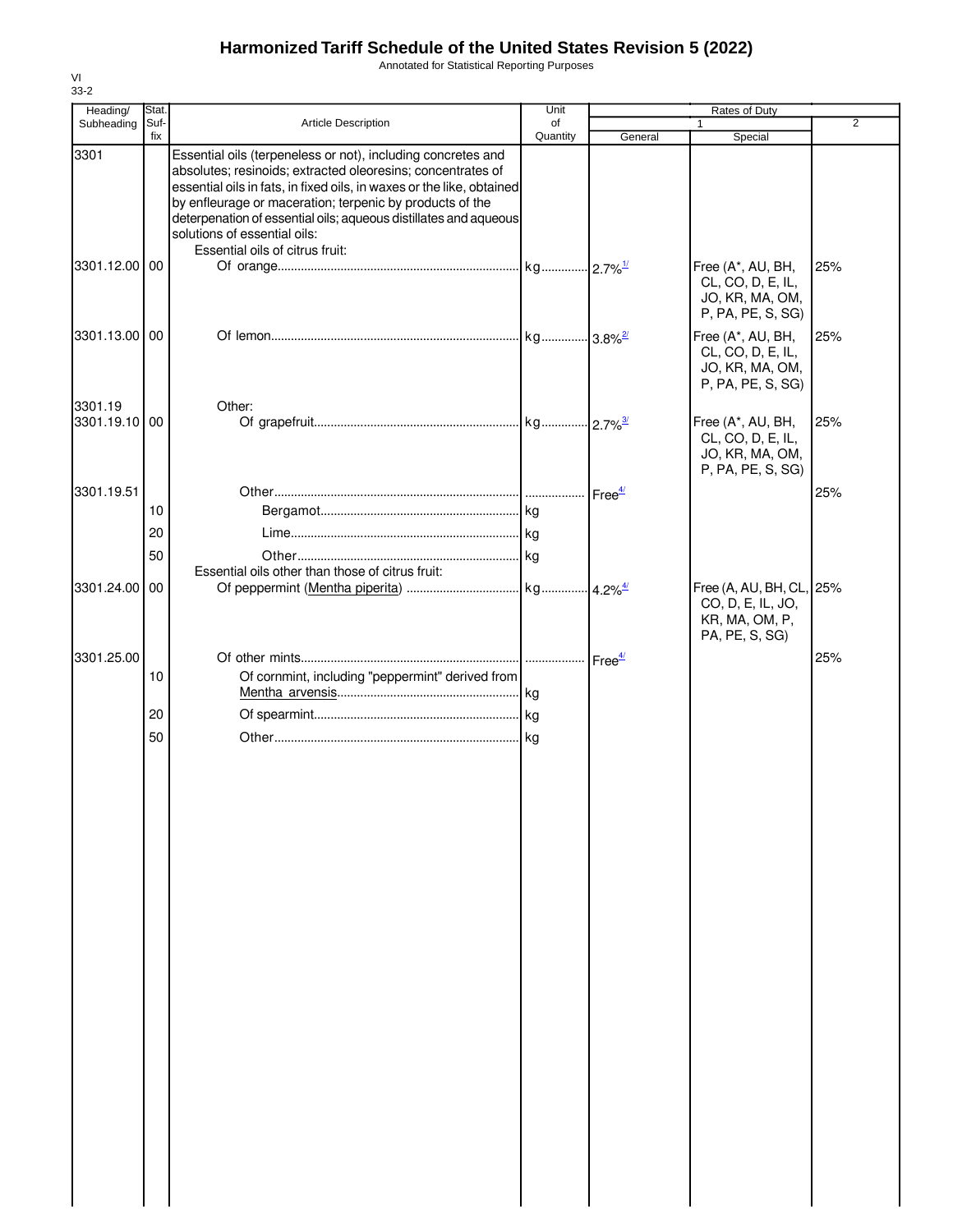Annotated for Statistical Reporting Purposes

| Heading/                                | Stat.       |                                                                                                                                                                                                                                                                                                                                                                                                                                                  | Unit           |         | Rates of Duty                                                                     |                |
|-----------------------------------------|-------------|--------------------------------------------------------------------------------------------------------------------------------------------------------------------------------------------------------------------------------------------------------------------------------------------------------------------------------------------------------------------------------------------------------------------------------------------------|----------------|---------|-----------------------------------------------------------------------------------|----------------|
| Subheading                              | Suf-<br>fix | <b>Article Description</b>                                                                                                                                                                                                                                                                                                                                                                                                                       | of<br>Quantity | General | Special                                                                           | $\overline{2}$ |
| 3301 (con.)<br>3301.29<br>3301.29.10 00 |             | Essential oils (terpeneless or not), including concretes and<br>absolutes; resinoids; extracted oleoresins; concentrates of<br>essential oils in fats, in fixed oils, in waxes or the like, obtained<br>by enfleurage or maceration; terpenic by products of the<br>deterpenation of essential oils; aqueous distillates and aqueous<br>solutions of essential oils: (con.)<br>Essential oils other than those of citrus fruit: (con.)<br>Other: |                |         | Free (A, AU, BH, CL, 15%<br>CO, D, E, IL, JO,<br>KR, MA, OM, P,<br>PA, PE, S, SG) |                |
| 3301.29.20 00                           |             |                                                                                                                                                                                                                                                                                                                                                                                                                                                  |                |         | Free (A, AU, BH, CL, 25%<br>CO, D, E, IL, JO,<br>KR, MA, OM, P,<br>PA, PE, S, SG) |                |
| 3301.29.51                              |             |                                                                                                                                                                                                                                                                                                                                                                                                                                                  |                |         |                                                                                   | Free           |
|                                         | 03          |                                                                                                                                                                                                                                                                                                                                                                                                                                                  |                |         |                                                                                   |                |
|                                         | 05          |                                                                                                                                                                                                                                                                                                                                                                                                                                                  |                |         |                                                                                   |                |
|                                         | 07          |                                                                                                                                                                                                                                                                                                                                                                                                                                                  |                |         |                                                                                   |                |
|                                         | 09          |                                                                                                                                                                                                                                                                                                                                                                                                                                                  |                |         |                                                                                   |                |
|                                         | 11          |                                                                                                                                                                                                                                                                                                                                                                                                                                                  |                |         |                                                                                   |                |
|                                         | 13          |                                                                                                                                                                                                                                                                                                                                                                                                                                                  |                |         |                                                                                   |                |
|                                         | 15          |                                                                                                                                                                                                                                                                                                                                                                                                                                                  |                |         |                                                                                   |                |
|                                         | 16          |                                                                                                                                                                                                                                                                                                                                                                                                                                                  |                |         |                                                                                   |                |
|                                         | 17          |                                                                                                                                                                                                                                                                                                                                                                                                                                                  |                |         |                                                                                   |                |
|                                         | 18          |                                                                                                                                                                                                                                                                                                                                                                                                                                                  |                |         |                                                                                   |                |
|                                         | 19          |                                                                                                                                                                                                                                                                                                                                                                                                                                                  |                |         |                                                                                   |                |
|                                         | 21          |                                                                                                                                                                                                                                                                                                                                                                                                                                                  |                |         |                                                                                   |                |
|                                         | 25          |                                                                                                                                                                                                                                                                                                                                                                                                                                                  |                |         |                                                                                   |                |
|                                         | 28          |                                                                                                                                                                                                                                                                                                                                                                                                                                                  |                |         |                                                                                   |                |
|                                         | 29          |                                                                                                                                                                                                                                                                                                                                                                                                                                                  |                |         |                                                                                   |                |
|                                         | 33          |                                                                                                                                                                                                                                                                                                                                                                                                                                                  |                |         |                                                                                   |                |
|                                         | 35          |                                                                                                                                                                                                                                                                                                                                                                                                                                                  |                |         |                                                                                   |                |
|                                         | 37          |                                                                                                                                                                                                                                                                                                                                                                                                                                                  |                |         |                                                                                   |                |
|                                         | 39          |                                                                                                                                                                                                                                                                                                                                                                                                                                                  |                |         |                                                                                   |                |
|                                         | 41          | Of sassafras including Ocotea cymbarum kg                                                                                                                                                                                                                                                                                                                                                                                                        |                |         |                                                                                   |                |
|                                         | 42          |                                                                                                                                                                                                                                                                                                                                                                                                                                                  |                |         |                                                                                   |                |
|                                         | 43          |                                                                                                                                                                                                                                                                                                                                                                                                                                                  |                |         |                                                                                   |                |
| 3301.30.00                              | 50<br>00    |                                                                                                                                                                                                                                                                                                                                                                                                                                                  |                |         |                                                                                   | Free           |
|                                         |             |                                                                                                                                                                                                                                                                                                                                                                                                                                                  |                |         |                                                                                   |                |
|                                         |             |                                                                                                                                                                                                                                                                                                                                                                                                                                                  |                |         |                                                                                   |                |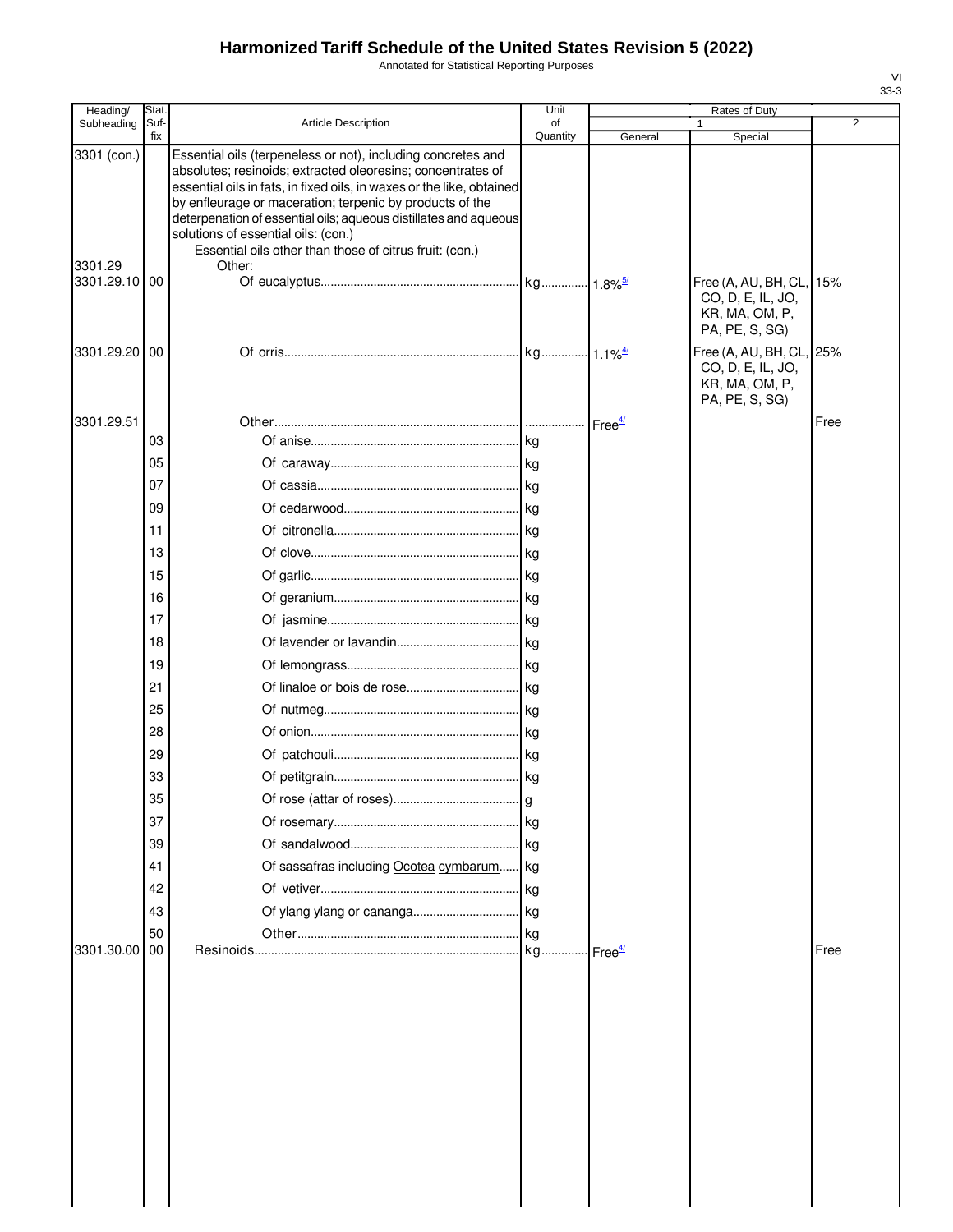Annotated for Statistical Reporting Purposes

| Heading/                         | Stat.       |                                                                                                                                                                                                                                                                                                                                                                                       | Unit               |                                    |                                                                                          |                                    |
|----------------------------------|-------------|---------------------------------------------------------------------------------------------------------------------------------------------------------------------------------------------------------------------------------------------------------------------------------------------------------------------------------------------------------------------------------------|--------------------|------------------------------------|------------------------------------------------------------------------------------------|------------------------------------|
| Subheading                       | Suf-<br>fix | Article Description                                                                                                                                                                                                                                                                                                                                                                   | of<br>Quantity     | General                            | Special                                                                                  | 2                                  |
| 3301 (con.)<br>3301.90           |             | Essential oils (terpeneless or not), including concretes and<br>absolutes; resinoids; extracted oleoresins; concentrates of<br>essential oils in fats, in fixed oils, in waxes or the like, obtained<br>by enfleurage or maceration; terpenic by products of the<br>deterpenation of essential oils; aqueous distillates and aqueous<br>solutions of essential oils: (con.)<br>Other: |                    |                                    |                                                                                          |                                    |
| 3301.90.10                       |             |                                                                                                                                                                                                                                                                                                                                                                                       |                    |                                    | Free (A*, AU, BH,<br>CL, CO, D, E, IL,<br>JO, KR, MA, OM,<br>P, PA, PE, S, SG)           | 25%                                |
|                                  | 10<br>20    |                                                                                                                                                                                                                                                                                                                                                                                       |                    |                                    |                                                                                          |                                    |
|                                  | 50          |                                                                                                                                                                                                                                                                                                                                                                                       |                    |                                    |                                                                                          |                                    |
| 3301.90.50                       | 00          |                                                                                                                                                                                                                                                                                                                                                                                       |                    |                                    |                                                                                          | 20%                                |
| 3302<br>3302.10<br>3302.10.10 00 |             | Mixtures of odoriferous substances and mixtures (including<br>alcoholic solutions) with a basis of one or more of these<br>substances, of a kind used as raw materials in industry; other<br>preparations based on odoriferous substances, of a kind used<br>for the manufacture of beverages:<br>Of a kind used in the food or drink industries:                                     |                    |                                    |                                                                                          |                                    |
|                                  |             |                                                                                                                                                                                                                                                                                                                                                                                       |                    |                                    |                                                                                          | 25%                                |
| 3302.10.20                       | 00          | Containing alcohol:<br>Containing not over 20 percent of alcohol by                                                                                                                                                                                                                                                                                                                   |                    |                                    |                                                                                          | $44¢/kg +$<br>$25\%$ <sup>6/</sup> |
| 3302.10.40 00                    |             | Containing over 20 percent of alcohol by weight:<br>Preparations requiring only the addition of ethyl<br>alcohol or water to produce a beverage<br>suitable for human consumption:<br>Containing over 20 percent but not over<br>50 percent of alcohol by weight kg 8.4¢/kg + 1.9% <sup>644</sup> Free (A, AU, BH, CL, 88¢/kg +25% <sup>64</sup>                                      |                    |                                    | CO, D, E, IL, JO,<br>KR, MA, OM, P,<br>PA, PE, S, SG) $\frac{67}{2}$                     |                                    |
| 3302.10.50 00                    |             | Containing over 50 percent of alcohol by                                                                                                                                                                                                                                                                                                                                              |                    |                                    |                                                                                          |                                    |
|                                  |             |                                                                                                                                                                                                                                                                                                                                                                                       |                    |                                    | CO, D, E, IL, JO, 25% $\frac{67}{25}$<br>KR, MA, OM, P,<br>PA, PE, S, SG) $\frac{67}{2}$ |                                    |
| 3302.10.90 00                    |             |                                                                                                                                                                                                                                                                                                                                                                                       |                    |                                    |                                                                                          | 50%                                |
| 3302.90<br>3302.90.10            |             | Other:<br>Containing no alcohol or not over 10 percent of alcohol                                                                                                                                                                                                                                                                                                                     | Free <sup>2/</sup> |                                    |                                                                                          | $88¢/kg + 50%$                     |
|                                  | 10          | Perfume oil mixtures and blends, consisting of<br>products ready for use as finished perfume                                                                                                                                                                                                                                                                                          | l kg               |                                    |                                                                                          |                                    |
|                                  | 50          |                                                                                                                                                                                                                                                                                                                                                                                       | kg                 |                                    |                                                                                          |                                    |
| 3302.90.20                       | 10          | Containing over 10 percent of alcohol by weight<br>Perfume oil mixtures and blends, consisting of<br>products ready for use as finished perfume                                                                                                                                                                                                                                       | .                  | $\mathsf{Free}^{\mathsf{2}\prime}$ |                                                                                          | $88¢/kg + 75%$                     |
|                                  |             |                                                                                                                                                                                                                                                                                                                                                                                       | l kg               |                                    |                                                                                          |                                    |
|                                  | 50          |                                                                                                                                                                                                                                                                                                                                                                                       |                    |                                    |                                                                                          |                                    |
|                                  |             |                                                                                                                                                                                                                                                                                                                                                                                       |                    |                                    |                                                                                          |                                    |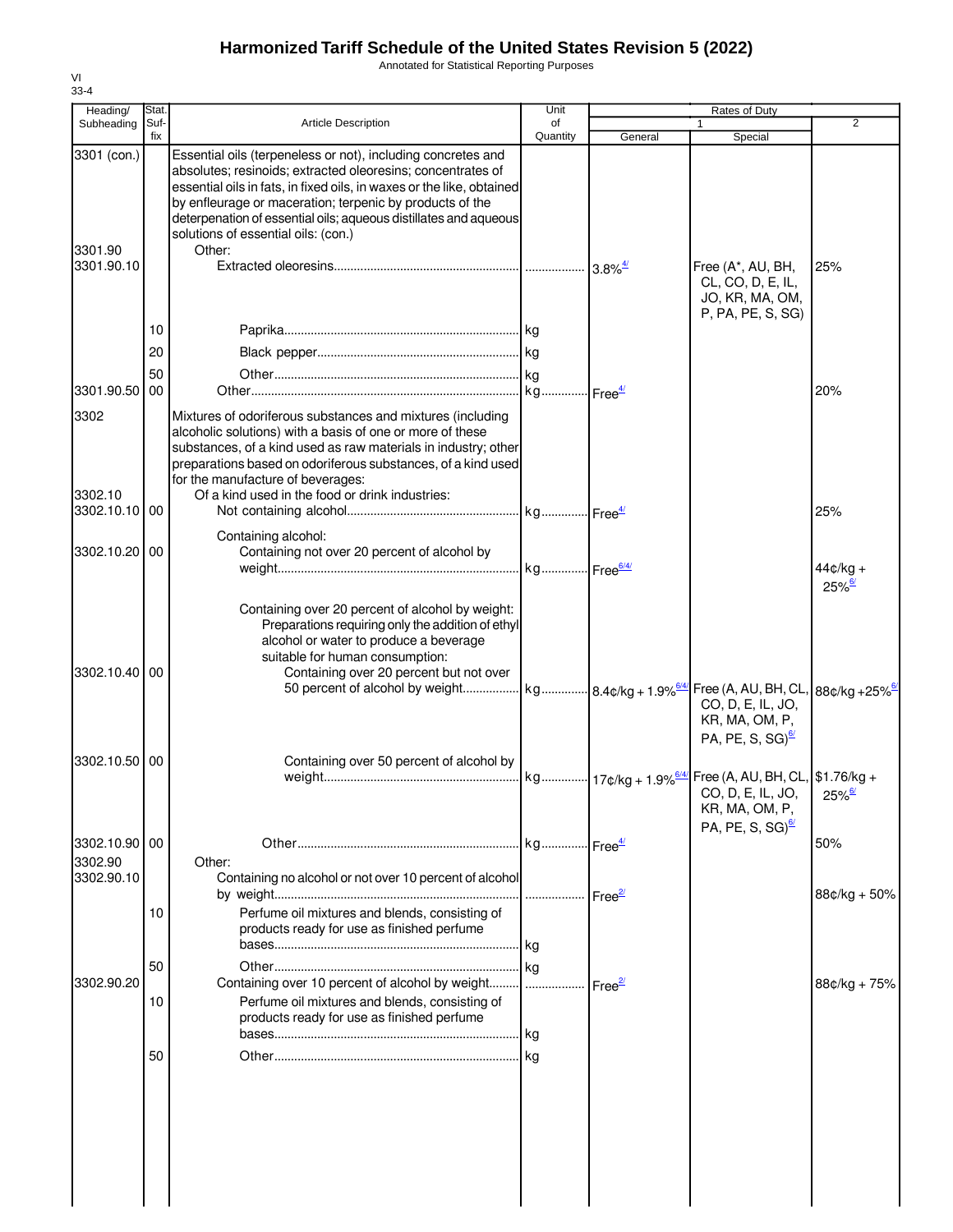Annotated for Statistical Reporting Purposes

| Heading/      | Stat.       |                                                                                        | Unit           |         | Rates of Duty |                |
|---------------|-------------|----------------------------------------------------------------------------------------|----------------|---------|---------------|----------------|
| Subheading    | Suf-<br>fix | <b>Article Description</b>                                                             | of<br>Quantity | General | Special       | $\overline{2}$ |
| 3303.00       |             | Perfumes and toilet waters:                                                            |                |         |               |                |
| 3303.00.10 00 |             | Not containing alcohol:                                                                |                |         |               | 20%            |
| 3303.00.20 00 |             |                                                                                        |                |         |               | 75%            |
| 3303.00.30 00 |             |                                                                                        |                |         |               | 88¢/kg + 75%   |
| 3304          |             | Beauty or make-up preparations and preparations for the care                           |                |         |               |                |
|               |             | of the skin (other than medicaments), including sunscreen or                           |                |         |               |                |
| 3304.10.00 00 |             | sun tan preparations; manicure or pedicure preparations:                               |                |         |               | 75%            |
| 3304.20.00 00 |             |                                                                                        |                |         |               | 75%            |
| 3304.30.00 00 |             |                                                                                        |                |         |               | 75%            |
|               |             | Other:                                                                                 |                |         |               |                |
| 3304.91.00    |             |                                                                                        |                |         |               | 75%            |
|               | 10          |                                                                                        |                |         |               |                |
|               | 50          |                                                                                        |                |         |               |                |
| 3304.99.10 00 |             | Other:                                                                                 |                |         |               | 75%            |
| 3304.99.50 00 |             |                                                                                        |                |         |               | 75%            |
| 3305          |             | Preparations for use on the hair:                                                      |                |         |               |                |
| 3305.10.00 00 |             |                                                                                        |                |         |               | 75%            |
| 3305.20.00 00 |             | Preparations for permanent waving or straightening kg Free <sup>27</sup>               |                |         |               | 75%            |
| 3305.30.00 00 |             |                                                                                        |                |         |               | 88¢/kg + 75%   |
| 3305.90.00 00 |             |                                                                                        |                |         |               | 88¢/kg + 75%   |
| 3306          |             | Preparations for oral or dental hygiene, including denture                             |                |         |               |                |
|               |             | fixative pastes and powders; yarn used to clean between the                            |                |         |               |                |
| 3306.10.00 00 |             | teeth (dental floss), in individual retail packages:                                   |                |         |               | 75%            |
| 3306.20.00 00 |             | Yarn used to clean between the teeth (dental floss) <sup>8</sup> kg Free <sup>4/</sup> |                |         |               | 88¢/kg + 75%   |
| 3306.90.00 00 |             |                                                                                        |                |         |               | 88¢/kg + 75%   |
|               |             |                                                                                        |                |         |               |                |
|               |             |                                                                                        |                |         |               |                |
|               |             |                                                                                        |                |         |               |                |
|               |             |                                                                                        |                |         |               |                |
|               |             |                                                                                        |                |         |               |                |
|               |             |                                                                                        |                |         |               |                |
|               |             |                                                                                        |                |         |               |                |
|               |             |                                                                                        |                |         |               |                |
|               |             |                                                                                        |                |         |               |                |
|               |             |                                                                                        |                |         |               |                |
|               |             |                                                                                        |                |         |               |                |
|               |             |                                                                                        |                |         |               |                |
|               |             |                                                                                        |                |         |               |                |
|               |             |                                                                                        |                |         |               |                |
|               |             |                                                                                        |                |         |               |                |
|               |             |                                                                                        |                |         |               |                |
|               |             |                                                                                        |                |         |               |                |
|               |             |                                                                                        |                |         |               |                |
|               |             |                                                                                        |                |         |               |                |
|               |             |                                                                                        |                |         |               |                |
|               |             |                                                                                        |                |         |               |                |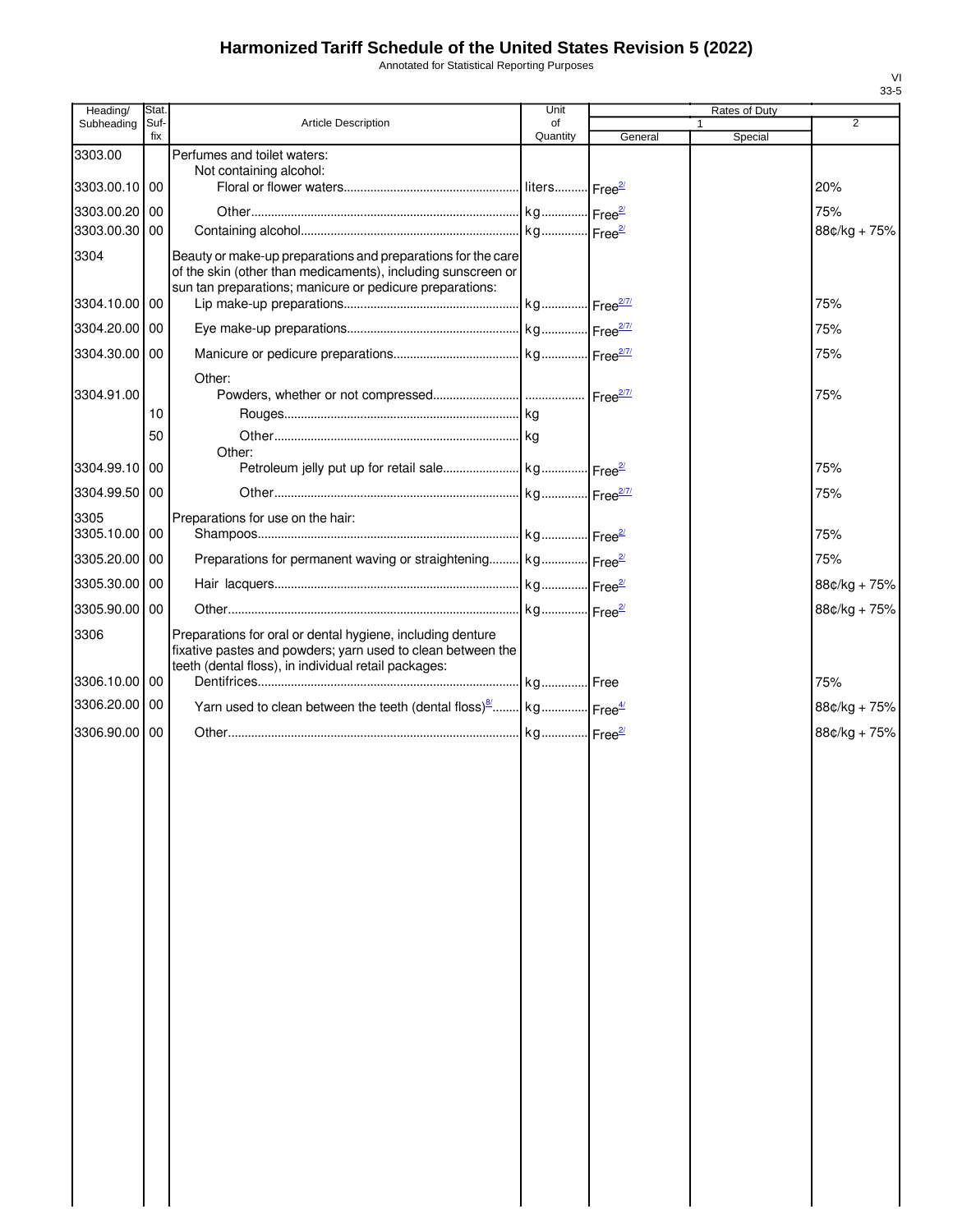Annotated for Statistical Reporting Purposes

| Heading/                 | Stat.       |                                                                                                                                                                                                                                                                                                                                                      | Unit           |         | Rates of Duty                                                                     |                |  |
|--------------------------|-------------|------------------------------------------------------------------------------------------------------------------------------------------------------------------------------------------------------------------------------------------------------------------------------------------------------------------------------------------------------|----------------|---------|-----------------------------------------------------------------------------------|----------------|--|
| Subheading               | Suf-<br>fix | Article Description                                                                                                                                                                                                                                                                                                                                  | of<br>Quantity | General | 1<br>Special                                                                      | $\overline{2}$ |  |
| 3307<br>3307.10          |             | Pre-shave, shaving or after-shave preparations, personal<br>deodorants, bath preparations, depilatories and other<br>perfumery, cosmetic or toilet preparations, not elsewhere<br>specified or included; prepared room deodorizers, whether or<br>not perfumed or having disinfectant properties:<br>Pre-shave, shaving or after-shave preparations: |                |         |                                                                                   |                |  |
| 3307.10.10 00            |             |                                                                                                                                                                                                                                                                                                                                                      |                |         | Free (A*, AU, BH,<br>CL, CO, D, E, IL,<br>JO, KR, MA, OM,<br>P, PA, PE, S, SG)    | 75%            |  |
| 3307.10.20 00            |             |                                                                                                                                                                                                                                                                                                                                                      |                |         | Free (A*, AU, BH,<br>CL, CO, D, E, IL,<br>JO, KR, MA, OM,<br>P, PA, PE, S, SG)    | 81.7%          |  |
| 3307.20.00 00            |             |                                                                                                                                                                                                                                                                                                                                                      |                |         | Free (A*, AU, BH,<br>CL, CO, D, E, IL,<br>JO, KR, MA, OM,<br>P, PA, PE, S, SG)    | 75%            |  |
| 3307.30<br>3307.30.10 00 |             | Perfumed bath salts and other bath preparations:                                                                                                                                                                                                                                                                                                     |                |         | Free (A, AU, BH, CL, 75%<br>CO, D, E, IL, JO,<br>KR, MA, OM, P,<br>PA, PE, S, SG) |                |  |
| 3307.30.50 00            |             | Preparations for perfuming or deodorizing rooms, including                                                                                                                                                                                                                                                                                           |                |         | Free (A, AU, BH, CL, 75%<br>CO, D, E, IL, JO,<br>KR, MA, OM, P,<br>PA, PE, S, SG) |                |  |
| 3307.41.00 00            |             | odoriferous preparations used during religious rites:<br>"Agarbatti" and other odoriferous preparations which                                                                                                                                                                                                                                        |                |         | Free (A, AU, BH, CL, 20%<br>CO, D, E, IL, JO,<br>KR, MA, OM, P,<br>PA, PE, S, SG) |                |  |
| 3307.49.00 00            |             |                                                                                                                                                                                                                                                                                                                                                      |                |         | Free (A*, AU, BH,<br>CL, CO, D, E, IL,<br>JO, KR, MA, OM,<br>P, PA, PE, S, SG)    | 73.2%          |  |
| 3307.90.00 00            |             |                                                                                                                                                                                                                                                                                                                                                      |                |         | Free (A*, AU, BH,<br>CL, CO, D, E, IL,<br>JO, KR, MA, OM,<br>P, PA, PE, S, SG)    | 75%            |  |
|                          |             |                                                                                                                                                                                                                                                                                                                                                      |                |         |                                                                                   |                |  |
|                          |             |                                                                                                                                                                                                                                                                                                                                                      |                |         |                                                                                   |                |  |
|                          |             |                                                                                                                                                                                                                                                                                                                                                      |                |         |                                                                                   |                |  |